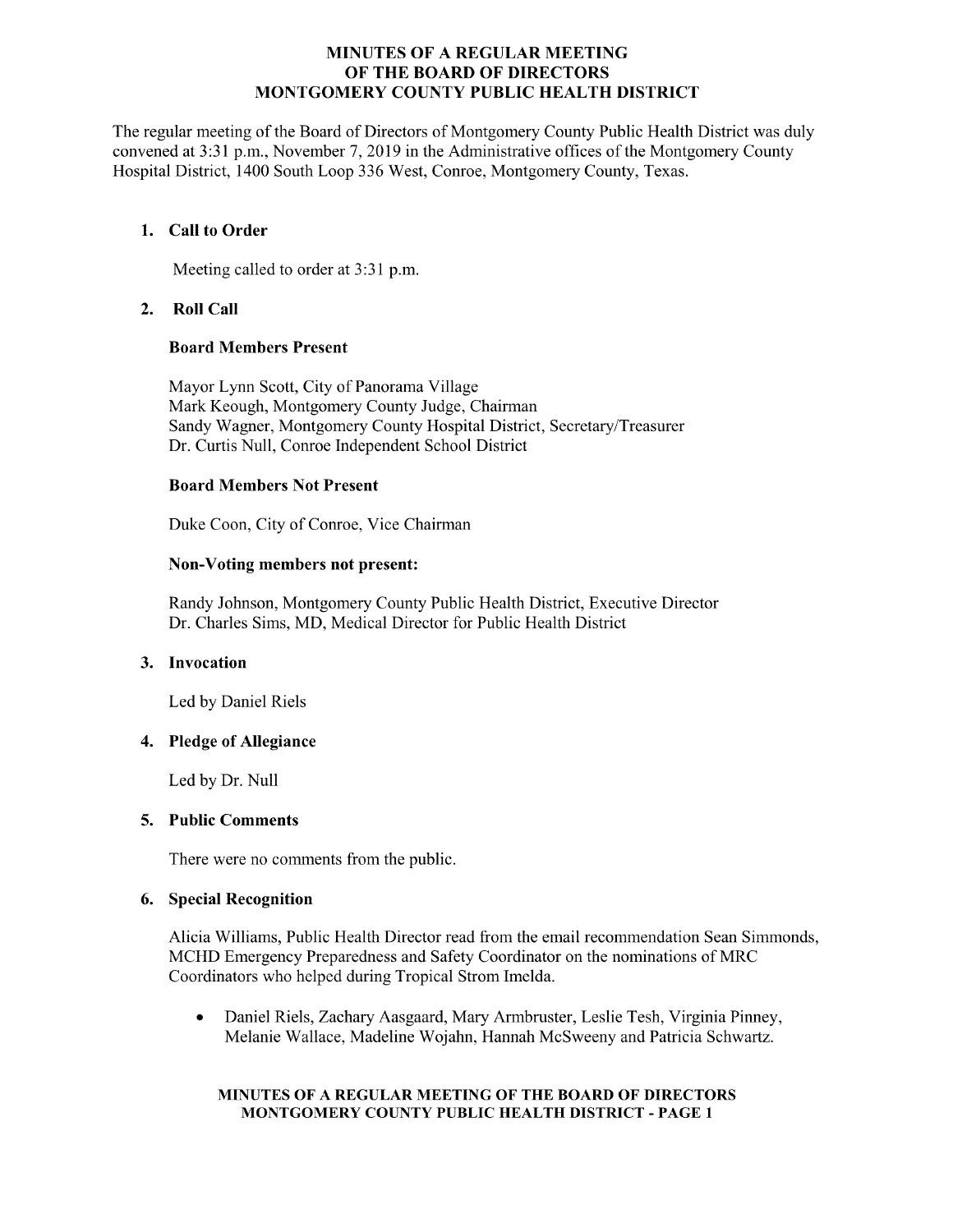## 7. Approval of Minutes from September 12, 2019 Public Health District Regular Board meeting.

Mayor Scott made a motion to approve the minutes from the June 20, 2019 Public Health District Regular Board meeting. Dr. Null offered a second and motion passed.

## 8. Report on activities related to Public Health, Epidemiology and Emergency Preparedness. Alicia Williams, Public Health Director - MCPHD)

Mrs. Alicia Williams, Public Health Director presented a report to the board.

### 9. Report on activities related to Medicaid 1115 Waiver Project. (Emily Gordon, Public Health Coordinator)

Mrs. Melissa Miller, COO presented a report to the board.

# 10. Consider and act on resolution to approve submission of the grant application for the Montgomery County Public Health District Community Preparedness Project. (Alicia Williams, Director Public Health - MCPHD) (attached)

Mrs. Wagner made a motion to consider and act on resolution to approve submission of the grant application for the Montgomery County Public Health District Community Preparedness Project. Mayor Scott offered a second and motion passed unanimously.

# 11. Consider and act on resolution to approve submission of the grant application for the Montgomery County Public Health District M&A. (Alicia Williams, Director, Public Health - MCPHD) (attached)

Mrs. Wagner made a motion to consider and act on resolution to approve submission of the grant application for the Montgomery County Public Health District M&A. Mayor Scott offered as second and motion passed unanimously.

## 12. Receive and approve financial report regarding District's operations. (Brett Allen, CFO - MCHD)

Mrs. Shannon Woleben, Accounting Manager presented financials to the board.

Dr. Null made a motion to accept the financial report regarding District's operations. Mrs. Wagner offered a second and motion passed unanimously.

### 13. Consider and act upon recommendation for amendment(s) to the budget for fiscal year ending September 30, 2019. (Brett Allen, CFO – MCHD) (attached)

Dr. Null made a motion to consider and act upon recommendation for amendment(s) to the budget for fiscal year ending September 30, 2019. Mayor Scott offered a second and motion passed unanimously.

### NOTICE OF A REGULAR MEETING OF THE BOARD OF DIRECTORS MONTGOMERY COUNTY PUBLIC HEALTH DISTRICT - PAGE 2